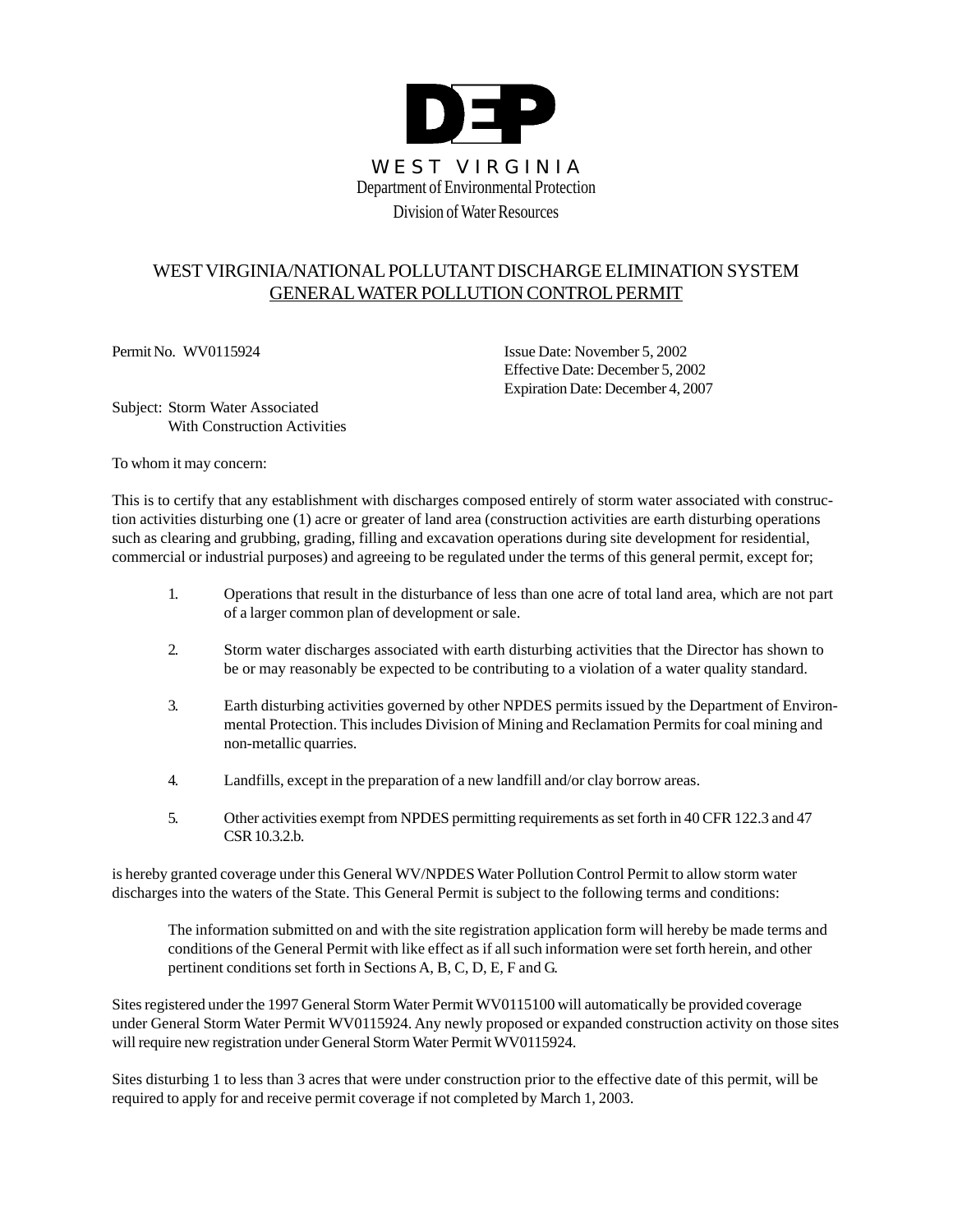#### SECTION A. TERMS OF PERMIT

Discharges from sites covered under the General Permit will not cause a violation of 46CSR1 and 46CSR 12 of the West Virginia Legislative Rules pursuant to Chapter 22, Article 11 and Article 12.

#### SECTION B. SCHEDULE OF COMPLIANCE

Compliance with this General Permit and the approved Storm Water Pollution Prevention Plan is required upon the beginning of the construction project.

#### SECTION C. MANAGEMENT CONDITIONS

- C.1 Duty to Comply
- C.1.a. The permittee must comply with all conditions of this Permit. Permit noncompliance constitutes a violation of the federal Clean Water Act (CWA) and State Act (Chapter 22, Article 11 and Article 12) and is grounds for enforcement action; for permit modification, relocation and reissuance, suspension or revocation; or for denial of a permit renewal application.
- C.1.b. The permittee shall comply with all effluent standards or prohibitions established under Section 307(a) of the CWA for toxic pollutants within the time provided in the regulations that establish these standards or prohibitions, even if the permit has not yet been modified to incorporate the requirement.
- C.2. Duty to Reapply

If the permittee wishes to continue an activity regulated by this permit after the expiration date of this permit, the permittee must apply for a new permit as detailed in permit re-issuance. The construction activities permitted by this General Permit have 365 days past the expiration of the permit to complete the activity. Sites not completely stabilized will be required to reapply.

C.3. Duty to Mitigate

The permittee shall take all reasonable steps to minimize or prevent any discharge in violation of this permit, which has a reasonable likelihood of adversely affecting human health or the environment.

# C.4. Permit Actions

This permit may be modified, revoked and reissued, suspended, or revoked for cause. The filing of a request by the permittee for permit modification, revocation and reissuance, or revocation, or a notification of a planned change or anticipated noncompliance, does not stay any permit condition.

## C.5. Property Rights

This permit does not convey any property rights of any sort or any exclusive privilege.

#### C.6. Signatory Requirements

All applications, reports, or information submitted to the Director shall be signed and certified as required in 47 CSR 10.4.6 of the West Virginia Legislative Rules. If an authorization becomes inaccurate because a different individual or position has responsibility for the overall operation of the project, a new authorization must be submitted to the Director prior to, or together with any reports, information, or applications to be signed by an authorized representative.

C.7. Transferability

This permit is not transferable to any person, except after notice to the Director. The Director may require modification or revocation and reissuance of the permit to change the name of the permittee and incorporate such other requirements as may be necessary.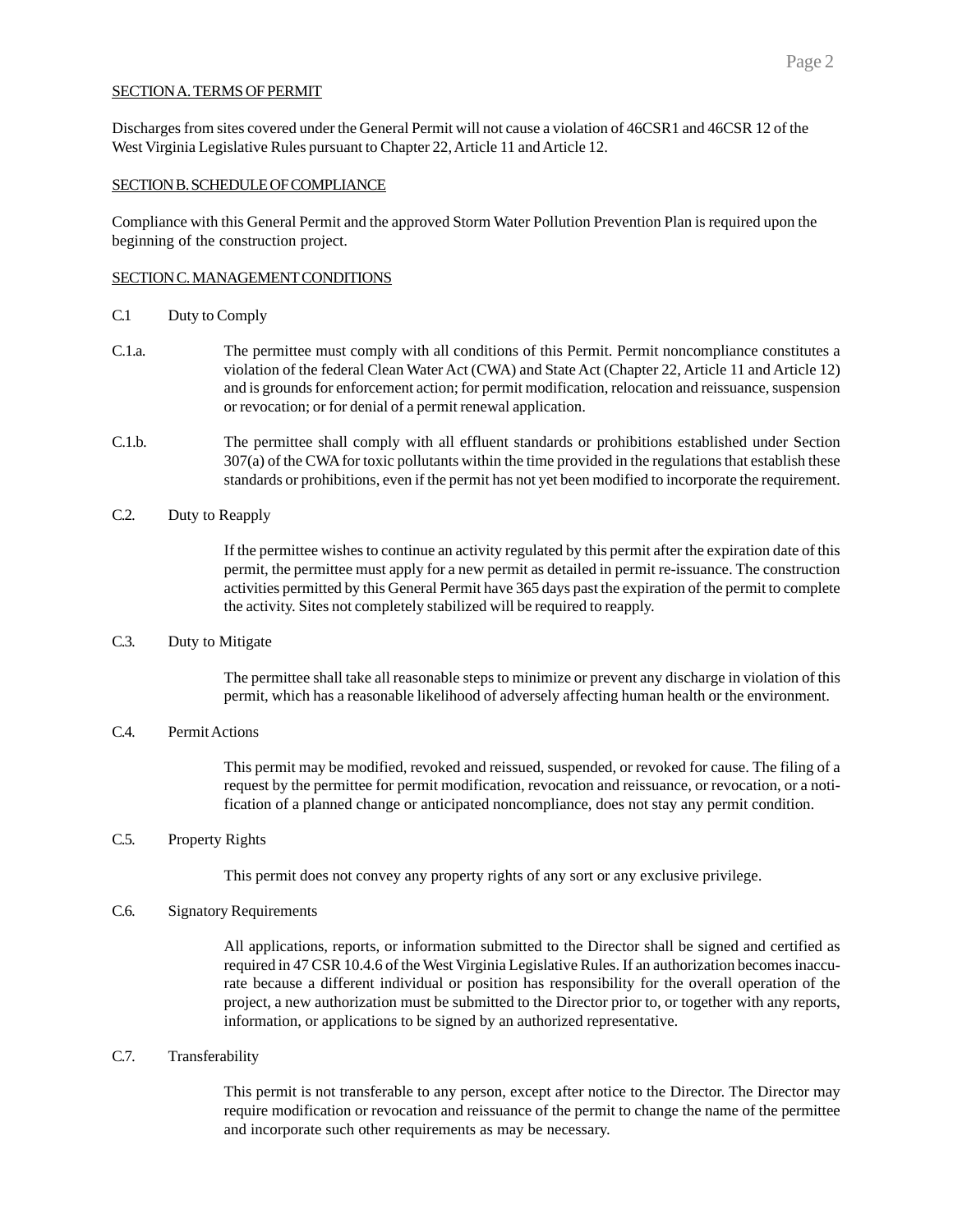#### C.8. Duty to Provide Information

The permittee shall furnish to the Director, within a reasonable specified time, any information, including water quality monitoring if necessary which the Director may request to determine whether cause exists for modifying, revoking and reissuing, suspending, or revoking this permit, or to determine compliance with this permit. The permittee shall also furnish to the Director, upon request, copies of records required to be kept by this permit.

# C.9. Other Information

Where the permittee becomes aware that it failed to submit any relevant facts in a permit application, or submitted incorrect information in a permit application or in any report to the Director, it shall promptly submit such facts or information.

#### C.10. Inspections and Entry

The permittee shall allow the Director, or an authorized representative, upon the presentation of credentials and other documents as may be required by law, to:

- C.10.a. Enter upon the permittee's premises in which an effluent source or activity is located, or where records must be kept under the conditions of this permit;
- C.10.b. Have access to and copy at reasonable times, any records that must be kept under the conditions of this permit;
- C.10.c. Inspect at reasonable times any facilities, equipment (including monitoring and control equipment), practices, or operations regulated or required under this permit.

#### C.11. Permit Modification

This permit may be modified, suspended, or revoked in whole or in part during its term in accordance with the provisions of Chapter 22-11 and 47CSR10 of the Code of West Virginia. Any permittee wishing to modify their coverage under this permit shall submit such request at least 30 days prior to the commencement of the proposed action.

### C.12. Water Quality

The effluent or effluents covered by this permit are to be of such quality so as to not cause violations of applicable water quality standards adopted by the State Environmental Quality Board.

### C.13. Oil and Hazardous Substance Liability

Nothing in this permit shall be construed to preclude the institution of any legal action or relieve the permittee from any responsibilities, liabilities, or penalties to which the permittee is or may be subject under section 311 of the CWA.

### C.14. Liabilities

C.14.a.

Any person who violates a permit condition implementing sections 301, 302, 306, 307, 308, 318 or 405 of the Clean Water Act is subject to a civil penalty not to exceed \$25,000 per day of such violation. Any person who willfully or negligently violates permit conditions implementing section 301, 302, 306, 307, or 308 of the Clean Water Act is subject to a fine of not less than \$2,500 nor more than \$25,000 per day of violation, or by imprisonment for not more than 1 year, or both.

C.14.b.

Any person who knowingly makes any false statement, representation, or certification in any record or other document submitted or required to be maintained under this permit, including reports of compliance or noncompliance shall, upon conviction, be punished by a fine of not more that \$10,000 per violation, or by imprisonment for not more than 6 months per violation, or by both.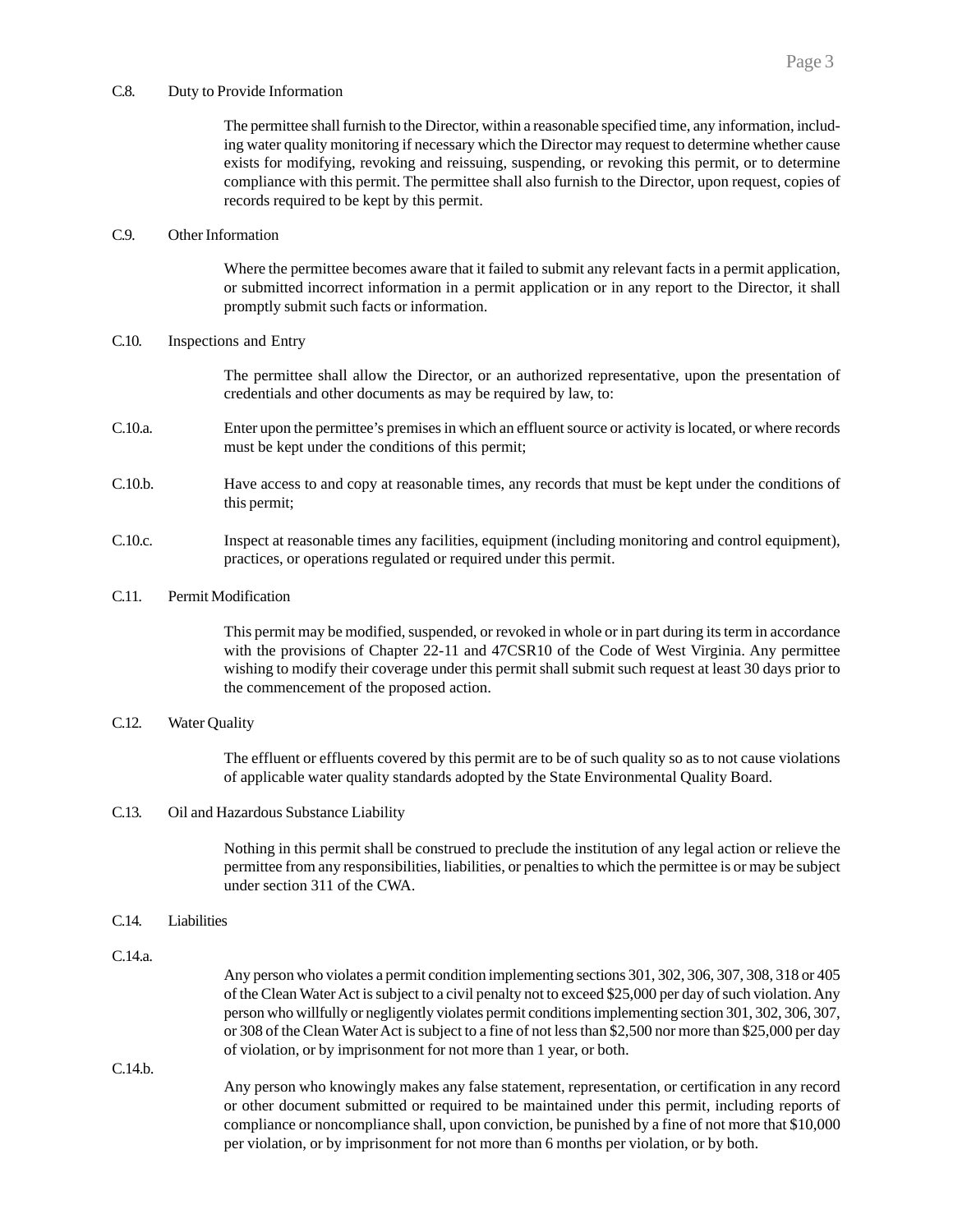Nothing in C.14.a), and b) shall be construed to limit or prohibit any other authority the Director may have under the State Water Pollution Control Act, Chapter 22, Article 11 and State Groundwater Protection Act, Chapter 22, Article 12.

# C.15 Outlet Markers

C.14.c.

An outlet marker shall be posted during the term of General Permit coverage in accordance with Title 47, Series 11, Section 9 of the West Virginia Legislative Rules.

# SECTION D. OPERATION AND MAINTENANCE

### D.1. Proper Operation and Maintenance

The permittee shall at all times properly operate and maintain all facilities and systems of treatment and control (and related appurtenances) which are installed or used by the permittee to achieve compliance with the conditions of the permit.

D.2. Need to Halt or Reduce Activity Not a Defense

It shall not be a defense for a permittee in an enforcement action that it would have been necessary to halt or reduce the permitted activity in order to maintain compliance with the conditions of this permit.

|          |               | an or request the permitted activity in order to maintain compriance with the conditions or time p                                                                                                                                                                                                                                                                         |
|----------|---------------|----------------------------------------------------------------------------------------------------------------------------------------------------------------------------------------------------------------------------------------------------------------------------------------------------------------------------------------------------------------------------|
| D.3.     | <b>Bypass</b> |                                                                                                                                                                                                                                                                                                                                                                            |
| D.3.a.   | Definitions   |                                                                                                                                                                                                                                                                                                                                                                            |
| D.3.a.1. |               | "Bypass" means the intentional diversion of waste streams from any portion of a treatment facility;<br>and                                                                                                                                                                                                                                                                 |
| D.3.a.2. |               | "Severe property damage" means substantial physical damage to property, damage to the treatment<br>facility which causes them to become inoperable, or substantial and permanent loss of natural re-<br>sources that can reasonably be expected to occur in the absence of a bypass. Severe property damage<br>does not mean economic loss caused by delays in production. |
| D.3.b.   |               | Bypass not exceeding limitations. The permittee may allow any bypass to occur which does not cause<br>effluent limitations to be exceeded, but only if it also is for essential maintenance to assure efficient<br>operation. These bypasses are not subject to the provisions of D.3.c) and D.3.d) of this permit.                                                        |
| D.3.c.   |               | Notification of bypass                                                                                                                                                                                                                                                                                                                                                     |
| D.3.c.1. |               | If the permittee knows in advance of the need for a bypass, it shall submit prior notice, if possible at<br>least ten (10) days before the date of the bypass.                                                                                                                                                                                                             |
| D.3.c.2  |               | If the permittee does not know in advance of the need for bypass, notice shall be submitted as requires<br>in F.2.a) of this permit.                                                                                                                                                                                                                                       |
| D.3.d.   |               | Prohibition of bypass                                                                                                                                                                                                                                                                                                                                                      |
| D.3.d.1. |               | Bypass is permitted only under the following conditions, and the Director may take enforcement<br>action against a permittee for bypass, unless;                                                                                                                                                                                                                           |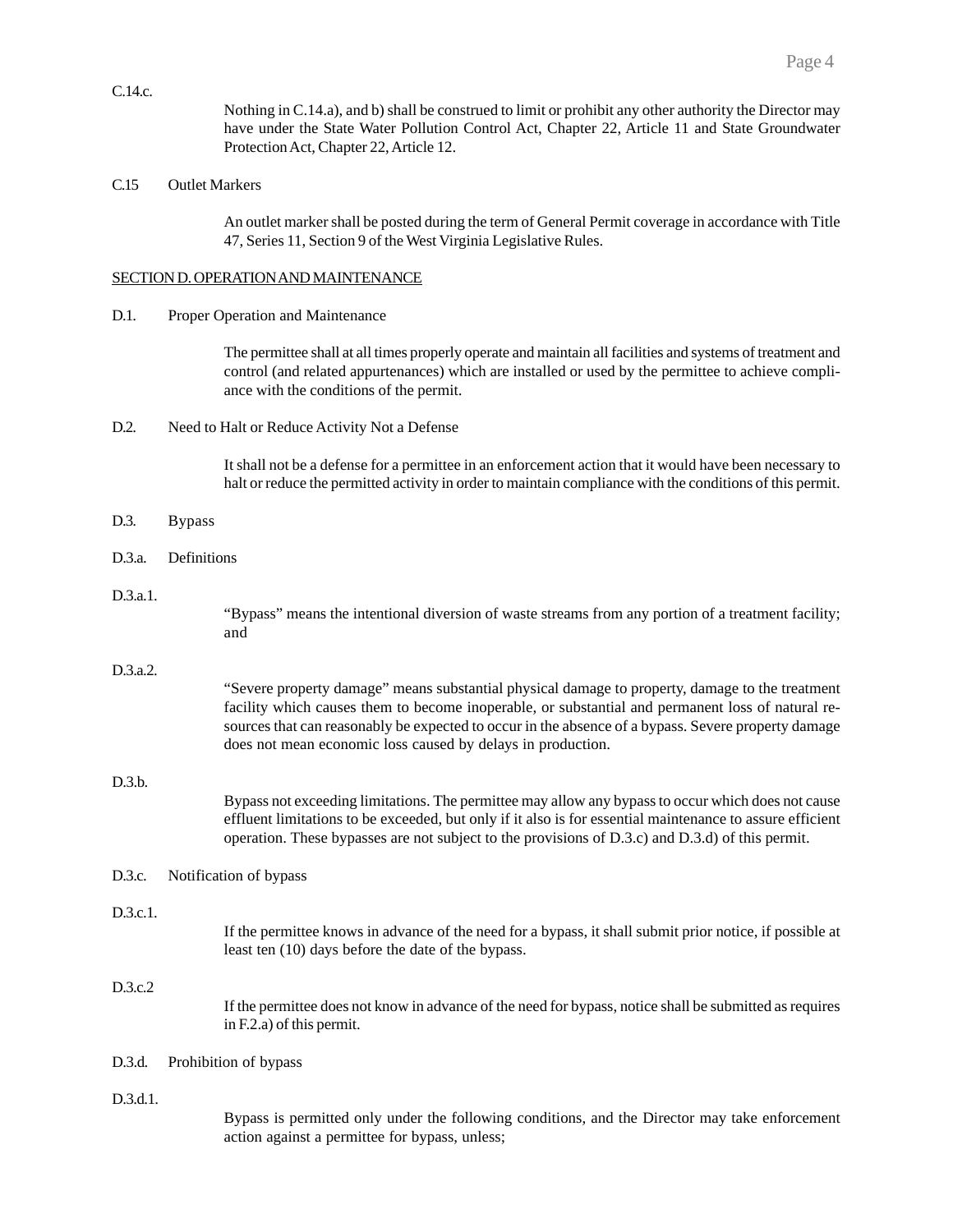#### D.3.d.1.A.

#### D.3.d.1.B

There were no feasible alternatives to the bypass, such as the use of auxiliary treatment facilities, retention of untreated sediment, or maintenance during normal periods of equipment downtime. This condition is not satisfied if adequate backup equipment should have been installed in the exercise of reasonable engineering judgment to prevent a bypass that occurred during normal periods of equipment downtime or preventive maintenance. This condition is not satisfied if the sediment and erosion control structures were not installed in the proper sequence; and

### D.3.d.1.C.

The permittee submitted notices as required under D.3.c) of this permit.

#### D.3.d.2.

The Director may approve an anticipated bypass, after considering its adverse effects, if the Director determines that it will meet the three conditions listed in D.3.d)(1) of this permit.

- D.4 Upset
- D.4.a. Definition "Upset" means an exceptional incident in which there is unintentional and temporary noncompliance with the terms and conditions of the permit and the Storm Water Pollution Prevention Plan because of factors beyond the reasonable control of the permittee. An upset does not include noncompliance to the extent caused by operational error, improperly designed treatment facilities, inadequate treatment facilities, lack of preventive maintenance, or careless or improper operation.
- D.4.b. Effect of an upset. An upset constitutes an affirmative defense to an action brought for noncompliance with such technology-based permit effluent limitations if the requirements of D.4.c) are met. No determination made during administrative review of claims that noncompliance was caused by upset, and before an action for noncompliance, is final administrative action subject to judicial review.
- D.4.c. Conditions necessary for a demonstration of upset. A permittee who wishes to establish the affirmative defense of upset shall demonstrate, through properly signed, contemporaneous operating logs, or other relevant evidence that:

#### D.4.c.1.

An upset occurred and that the permittee can identify the cause(s) of the upset:

### D.4.c.2.

The permitted project was at the time being properly operated.

## D.4.c.3.

The permittee submitted notice of the upset as required in F.2.a) of this permit.

### D.4.c.4

The permittee complied with any remedial measures required under C.3. of this permit.

- D.4.d. Burden of proof. In any enforcement proceedings the permittee seeking to establish the occurrence of an upset has the burden of proof.
- D.5. Removed Substances

Where removed substances are not otherwise covered by the terms and conditions of this permit or other existing permits by the Director, any solids, sludge, filter backwash or other pollutants (removed in the course of treatment or control of wastewater) and which are intended for disposal within the State, shall be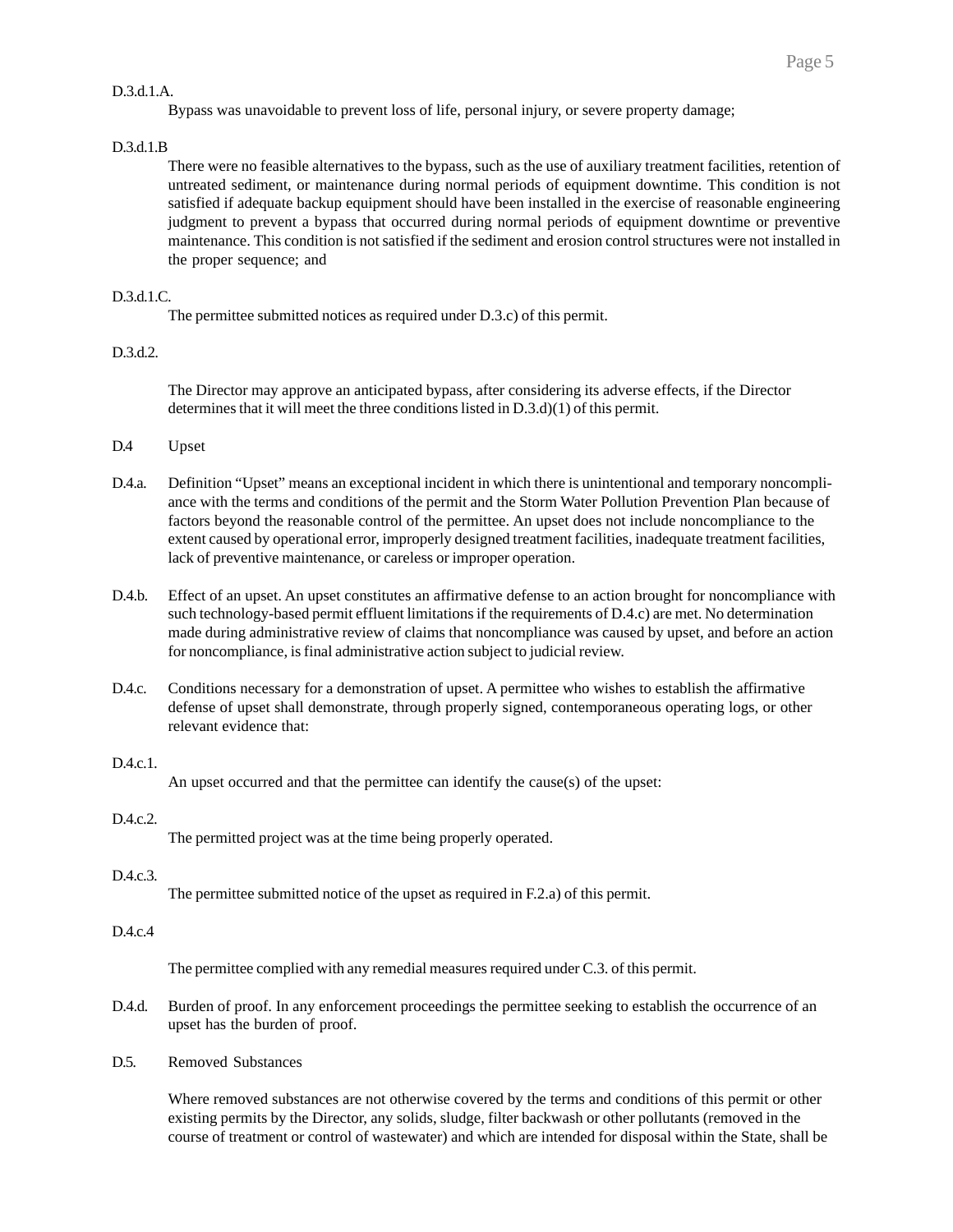disposed of only in a manner and at a site subject to the approval by the Director. If such substances are intended for disposal outside the State or for reuse, i.e., as a material used for making another product, which in turn has another use, the permittee shall notify the Director in writing of the proposed disposal or use of such substances, the identity of the prospective disposer or users, and the intended place of disposal or use, as appropriate.

# SECTION E. MONITORING AND REPORTING

Monitoring of discharges is not required for construction activities unless directed by the Director.

# E.1. Definitions

"As-built drawing" means a certified drawing of conditions as they were actually constructed.

"Best Management Practices" (BMPs) means schedules of activities, prohibitions of practices, maintenance procedures, other management practices and various structural practices such as but not limited to silt fence, sediment traps, seeding and mulching, and rip-rap used to prevent or reduce erosion and sediment runoff and the pollution of waters of the State. BMPs also include treatment requirements, operating procedures and practices to control plant site runoff, spillage or leaks, sludge or waste disposal, or drainage from raw material storage.

"Clearing" means cutting and removing vegetation with chain saws, brush axes, brush hogs and other mechanical means where there is little or no soil disturbance.

" Common Plan of Development" is a contiguous construction project where multiple separate and distinct construction activities may be taking place at different times on different schedules but under one plan. The "plan" is broadly defined as any announcement or piece of documentation or physical demarcation indicating construction activities may occur on a specific plot; included in this definition are most subdivisions.

"Control" is a Best Management Practice such as erosion control or sediment control that used on a construction project will reduce sedimentation

"Construction Activity" means earth disturbance operations such as clearing and grubbing, grading, filling and excavation during site development for residential, commercial or industrial purposes. This includes but is not limited to access roads, off-site borrow and spoil areas and house lots in subdivisions.

"CWA" means Clean Water Act or the Federal Water Pollution Control Act.

"Director" means the Director of the Division of Water Resources, Department of Environmental Protection, or their designated representative.

"Disturbed area" is the total area of earth disturbing activity that will take place during all phases of a construction project, including but not limited to all waste and borrow sites, utility installation, road building, mass grading, and site development. For the purposes of the General Permit, subdivisions will consider a minimum of ¼ acre disturbance per lot, unless the lot is less than ¼ acre in size, in which the entire lot will be considered as disturbed area.

"Establishment" is an operation or facility as defined in West Virginia Code 22-11-3.

"Secretary" means the Secretary of the Department of Environmental Protection, or their designated representative.

"Estimate" means to be based on a technical evaluation of the sources contributing to the discharge.

"Excavating" means large scale grading accomplished usually with heavy machinery.

"Final Stabilization" means disturbed areas shall be covered by some sort of permanent protection. "Final Stabilization" includes; pavement, buildings, stable waterways (rip-rap, concrete, grass or pipe), a healthy, vigorous stand of perennial grass that uniformly covers at least 70 percent of the ground, stable outlet channels with velocity dissipation which directs site runoff to a natural watercourse, and any other approved structure or material.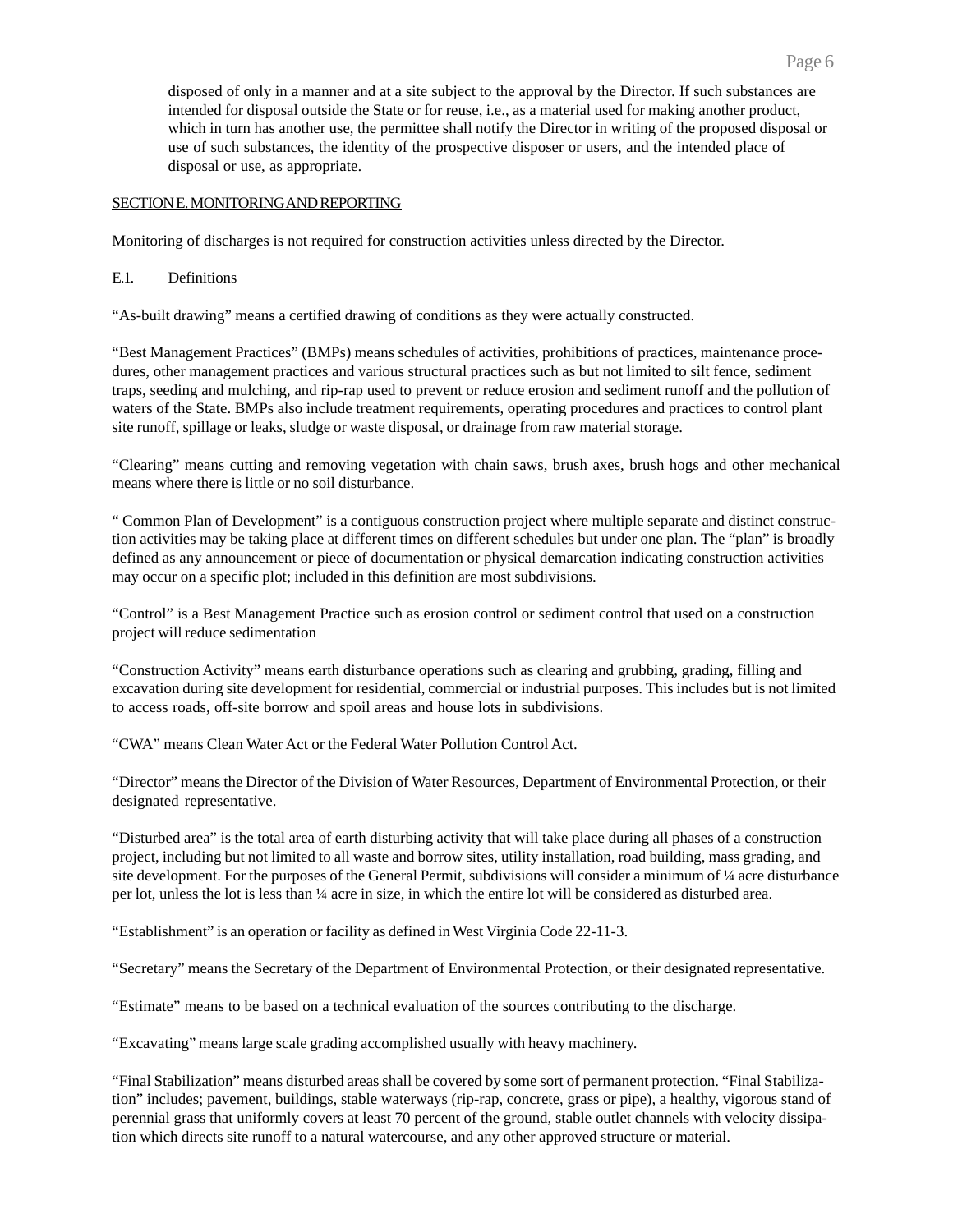"Grading" means changing surface contours by removing soil and stone from one place and building it up in another.

"Groundwater" means the water occurring in the zone of saturation beneath the seasonal high water table or any perched water zones.

"Groundwater Protection Plan" means groundwater protection practices developed and implemented in accordance with WV Legislative Rules, 47CSR58.

"Grubbing" means physically removing vegetative stumps and roots from the ground and disturbing the earth, usually by heavy machinery.

"Impervious surface" means a surface composed of any material that significantly impedes or prevents natural infiltration of water into soil. Impervious surfaces include, but are not limited to, roofs, building, streets, parking areas, and any concrete, asphalt, or compacted gravel surface.

"Intermittent stream" means a stream which has no flow during sustained periods of no precipitation and which do not support aquatic life whose life history requires residence in flowing waters for a continuous period of at least six (6) months.

"Karst" means a type of topography formed over limestone, dolomite, or gypsum resulting in dissolving or solution of the underlying calcareous rock.

"Minor construction activity" means an activity which disturbs one acre or more area, but less than a three acre area.

"Notice of Intent" is the form to be submitted by the applicant to register a small construction project (one that disturbs 1 to less than 3 acres) under the Construction Storm Water General Permit. (NOI)

"Notice of Termination" is the form to be submitted by the applicant to terminate coverage under the Construction General Storm Water Permit, after final stabilization has been completed. See Final Stabilization. (NOT)

"Pre-development" means the condition of the land, the amount and health of the ground cover and vegetation, prior to development. A "good" condition should be assumed for the pre-development condition.

"Point Source" is any discernible, confined and discrete conveyance, including but not limited to, any pipe, ditch, channel, tunnel, conduit, well, discrete fissure, and container from which pollutants are or may be discharged to surface waters of the state.

Conveyances of pollution formed both as a result of natural erosion or by material means, and which constitutes a component of a drainage system, may fit the statutory definition and thereby subject the operators to liability under the Act.

"Post-development" means the anticipated final conditions of the project, including rooftops, parking lots, streets, drainage systems, vegetation, and any other structure planned. For subdivisions and speculative developments, it will be assumed that all lots are developed.

"Runoff coefficient" means the fraction of total rainfall that is not infiltrated into the ground that will appear at the point of discharge as runoff.

"Run off curve number" is the numeric value reflecting the runoff coefficient and is based on soils, slopes, and type and health of the ground cover.

"Sinkhole" means a depression in the land surface formed by solution or collapse that directs surface runoff into subsurface or to an underground drainage flow.

"Site Registration Application Forms" means the forms designed by the Director for the purpose of registering for coverage under a general permit. Under the General Permit WV0115924 there will be two separate forms, one for 1 to less than 3 acres (Notice of Intent) and the Site Registration Application Form for projects that disturb 3 acres and greater.

"Storm Water" means storm water runoff, snowmelt runoff, and surface runoff and drainage.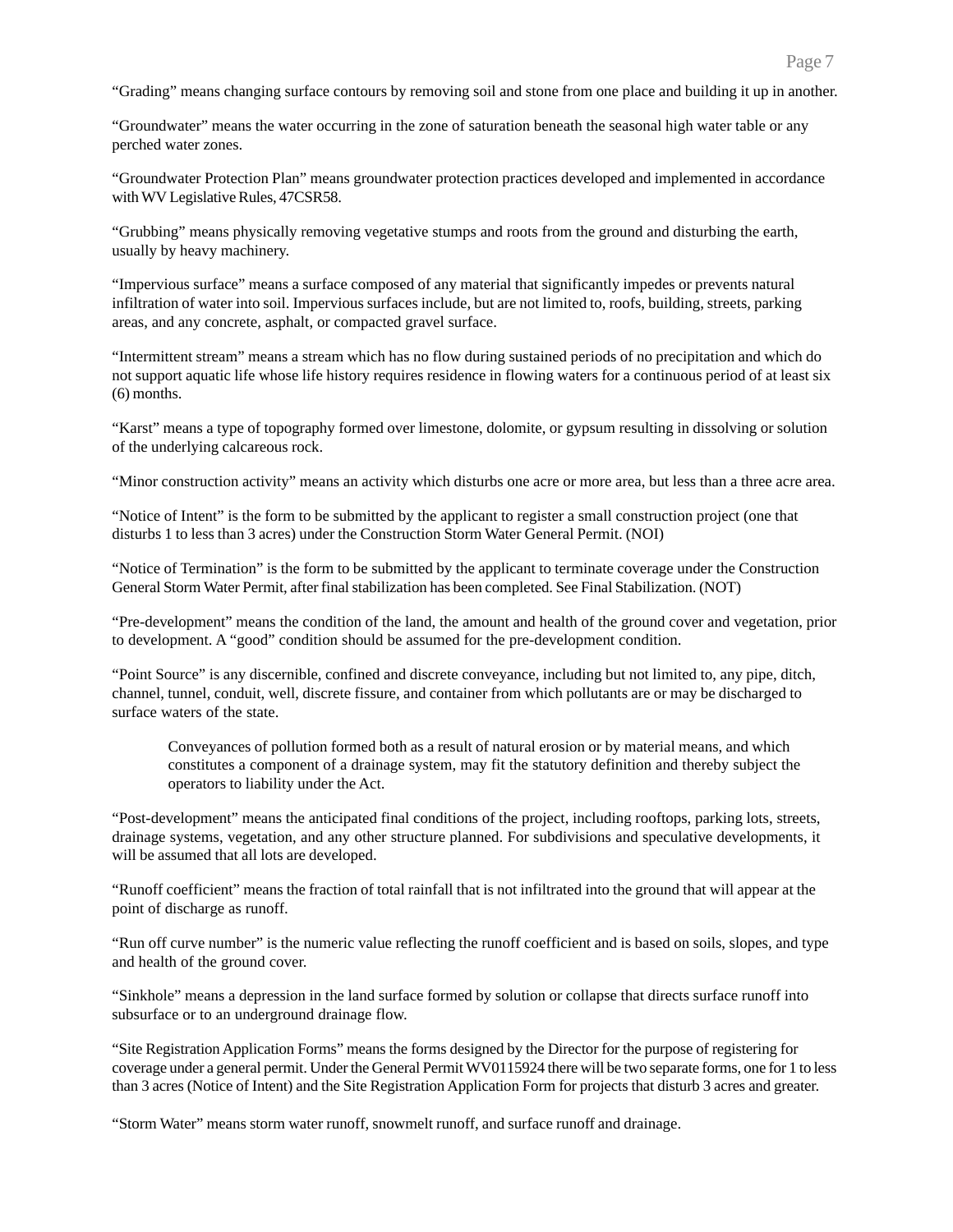"Storm Water Management Facilities" means structures such as ponds, basins, outlets, ditches, velocity dissipaters, infiltration trenches and basins, extended detention basins and ponds, and any other structure used to control the quality and quantity of storm water from a development project.

"Storm Water Pollution Prevention Plan" means the Erosion and Sediment Control Plan submitted as part of the Site Registration Application Form.

"Tier 2.5 Waters" means Waters of Special Concern as identified in 46 CSR 1-4F.1.

"Tier 3 Waters" means waters as otherwise identified in 46CSR 1-4G.1.

"1-year, 24-hour precipitation event" means the maximum 24-hour precipitation event with a probable recurrence interval of once in 1 year. This information is available from the National Climatic Center of the Environmental Data Service, National Oceanic and Atmospheric Administration, U.S. Department of Commerce, or the Natural Resources Conservation Service's Erosion Control Handbook for Developing Areas.

"25-year, 24-hour precipitation" means the maximum 24-hour precipitation event with a probable recurrence interval of one in 25 years.

### SECTION F. OTHER REPORTING

F.1. Reporting Spill and Accidental Discharges

Nothing in this permit shall be construed to preclude the institution of any legal action or relieve the permittee from any responsibilities, liabilities, or penalties established pursuant to Series 11, Section 2, of the West Virginia Legislative Rules promulgated pursuant to Chapter 22, Article 11.

- F.2. Immediate Reporting
- F.2.a. The permittee shall report any noncompliance which may endanger health, property or the environment immediately after becoming aware of the circumstances by using the Department's designated spill alert telephone number (1-800-642-3074). A written submission shall be provided within five (5) days of the time the permittee becomes aware of the circumstances. The written submission shall contain a description of the noncompliance and its cause; the period of noncompliance, including exact dates and time, and if the noncompliance has not been corrected, the anticipated time it is expected to continue; and steps taken or planned to reduce, eliminate, and prevent recurrence of the noncompliance.

### SECTION G. OTHER REQUIREMENTS

- G1. Requiring an individual permit or an alternative general permit.
- G.1.a. The Director may require any person authorized by this permit to apply for and obtain either an individual NPDES permit or an alternative NPDES general permit. Any interested person may petition the Director to take action under this paragraph. The Director may require any owner or operator authorized to discharge under this permit to apply for an individual NPDES permit only if the owner or operator has been notified in writing that a permit application is required. This notice shall include a brief statement of the reasons for this decision, an application form, a statement setting a deadline for the owner or operator to file the application, and a statement that on the effective date of the individual NPDES permit or the alternative general permit as it applies to the individual permittee, coverage under this general permit shall automatically terminate. The Director may grant additional time to submit the application upon request of the applicant. If an owner or operator fails to submit in a timely manner an individual NPDES permit application required by the Director under this paragraph, then the applicability of this permit to the individual NPDES permittee is automatically terminated at the end of the day specified for application submittal.
- G.1.b. Storm water discharges associated with construction activities for operations regulated pursuant to West Virginia Code Chapter 22, Article 6 (Oil and Gas Operations) are covered by this General Permit. However, the permittee shall comply with the provisions of the site Construction and Reclamation Plan (Chapter 35-4-16) in lieu of the provisions of Section G.4 of this General Permit. Separate application to the Division of Water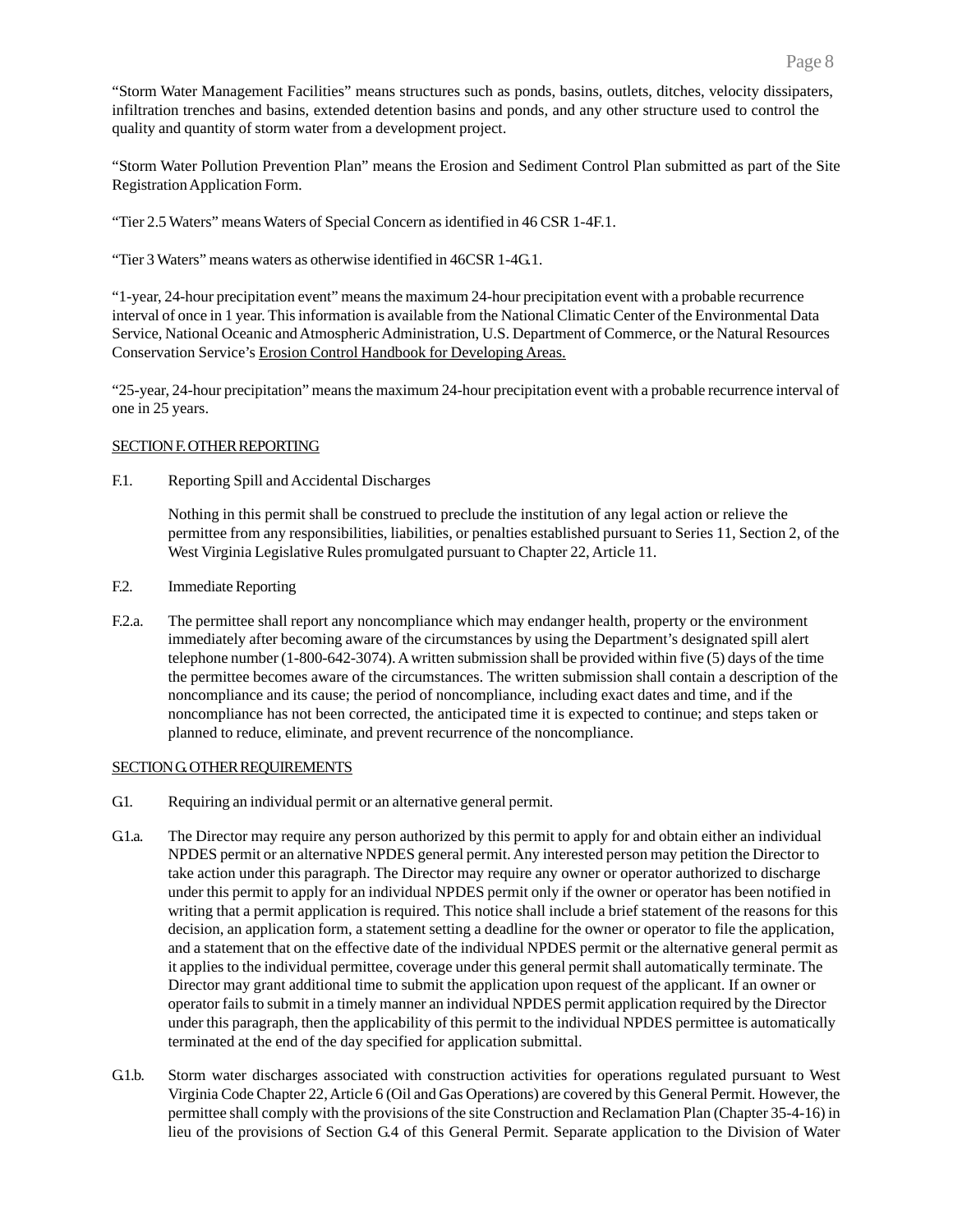Resources for coverage under this General Permit is not required. Other provisions of this General Permit are applicable to these operations and failure to comply with the approved Construction and Reclamation Plan shall constitute a failure to comply with Section G.4 of this General Permit.

### G2. Prohibition of non-storm water discharges

Except as provided below, all discharges covered by this permit shall be composed entirely of storm water. Discharges of material other than storm water must be in compliance with an NPDES permit (other than this permit) issued for the discharge.

The following non-storm water discharges are authorized by this permit: discharges from fire fighting activities, fire hydrant flushing; waters used to wash vehicles or control dust; potable water sources, including waterline flushing; lawn watering; routine external building washdown which does not use detergents; pavement washwater where spills or leaks of toxic or hazardous materials have not occurred (unless all spilled material has been removed) and where detergents are not used; air conditioning condensate; springs; uncontaminated groundwater; and foundation or footing drains where flows are not contaminated with process materials such as solvents that are combined with storm water discharges associated with industrial activity.

This permit does not authorize the conveyance, diversion, channeling, directing or otherwise allowing the discharge of storm water into a sinkhole without an Underground Injection Control Permit."

G3. Releases in excess of Reportable Quantities

This permit does not relieve the permittee of the reporting requirements of 40 CFR 117 and 40 CRF 302. The discharge of hazardous substances in the storm water discharge(s) from a project is not authorized by this General Permit, and in no case shall the discharge(s) contain a hazardous substance equal to or in excess of reporting quantities.

### G.4. Storm Water Pollution Prevention Plans (SWPPP/Groundwater Protection Plans (GPP)

A Storm Water Pollution Plan and a Groundwater Protection Plan shall be developed for each project covered by this permit. These two plans may be combined into one plan so long as all of the requirements for both plans are met. Alternatively, they may be developed and maintained as separate stand-alone documents.

Storm Water Pollution Prevention Plans shall be prepared in accordance with good engineering practices. The plan shall identify potential sources of pollution that may reasonably be expected to affect the quality of storm water discharges associated with construction activity. In addition, the plan shall describe and ensure the implementation of practices that are to be used to reduce the pollutants in storm water discharges associated with construction activity and to assure compliance with the terms and conditions of this permit.

Groundwater Protection Plans (GPP) shall be prepared in accordance with Section G.4.e.2.c.iv. of this permit and the requirements of Title 47, Series 58, Section 4.11. et seq (Groundwater Protection Regulations). The GPP shall identify all operations that may reasonably be expected to contaminate the groundwater resources with an indication of the potential for soil and groundwater contamination from those operations. In addition the GPP shall provide a thorough and detailed description of procedures designed to protect groundwater from the identified potential contamination sources. Guidance in the completion of a GPP is available from the Division of Water Resources. A generic GPP will be provided as part of the instructions.

- G.4.a. The SWPPP and the GPP shall be signed in accordance with Section C.6. and retained on site.
- G.4.b. The application and SWPPP shall be submitted to the Division of Water Resources at least 45 days before construction is to begin, except as noted in G.4.b.3., G.4.b.4, and G.4.b.5. Developers should submit applications for review prior to accepting bids on the project. As the plans are evaluated by the Director or authorized representative, the Director or authorized representative may notify the permittee during the 45-day review period that the plan(s) do not meet one or more of the minimum requirements of this section. After such notification from the Director or authorized representative, the permittee shall make changes to the plan in accordance with the time frames established below, and shall submit to the Director, a written certification that the requested changes have been made.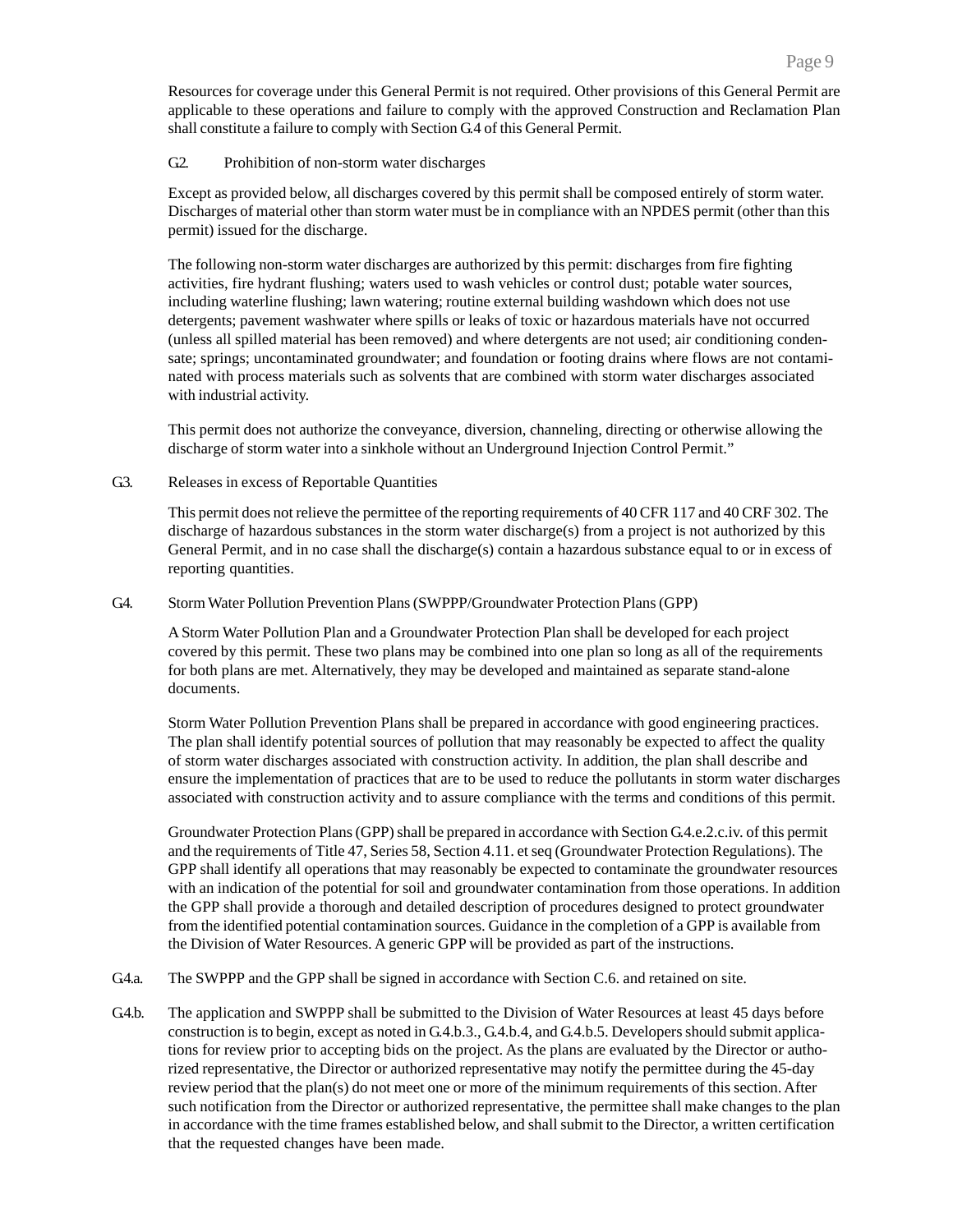- G.4.b.1. Except as provided below in paragraph (2), the permittee shall have 30 days after such notification to make the changes necessary.
- G.4.b.2. The permittee of a storm water discharge associated with industrial activity composed in part or in whole of runoff from construction activities shall have 24 hours after such notification to make changes relating to sediment and erosion controls to prevent loss of sediment from an active site, unless additional time is provided by the Director or an authorized representative.
- G.4b.3. Projects disturbing less than 3 acres and that do not discharge to or upstream of a Tier 2.5 or Tier 3 waters shall submit only the Notice of Intent Form (NOI) 10 days prior to initiating construction.
- G.4.b.4. Projects that will discharge to or upstream of Tier 2.5 or Tier 3 waters and disturb 3 acres or more, or that will disturb 100 or more acres, or that the grading phase of construction will last for more than one year, shall submit the application and SWPPP at least 90 days prior to construction to allow for the public notice procedure.
- G.4.b.5. Projects proposing permanent storm water basins or ponds shall submit the GPP with the application.
- G4.c. The permittee shall modify, using forms provided by DWR, the SWPPP whenever there is a change in design, construction, scope of operation, or maintenance, which has a significant effect on the potential for the discharge of pollutants to the waters of the State, or if the SWPPP proves to be ineffective in achieving the general objectives of controlling pollutants in storm water discharges associated with construction activity. Should conditions warrant, the Director may request changes to the SWPPP during a field inspection. The Director may review changes or modifications to the SWPPP in the same manner as above.

The permittee shall amend the GPP whenever there is a change in design, construction, operation, or maintenance which could reasonably be expected to have an impact on the potential contamination of groundwater. The Director may review amendments to the GPP in the same manner as above.

- G.4.d. In addition to the requirements of G.4.e, the SWPPP shall also include, at a minimum, the following items:
- G.4.d.1 General Management Controls
- G.4.d.1.APreventive Maintenance A preventive maintenance program shall involve inspection and maintenance of sediment and erosion control devices and storm water management structures to uncover conditions that could cause breakdowns or failures resulting in discharges of pollutants to surface waters.
- G.4.d.1.B Good Housekeeping Good housekeeping requires the maintenance of a clean and orderly project.
- G4.d.1.C Spill Prevention and Response Procedures Areas where potential spills can occur, and their accompanying drainage points shall be identified clearly in the storm water pollution prevention plan. Where appropriate, specifying material handling procedures and storage requirements in the plan should be considered. Procedures for cleaning up spills shall be identified in the plan and made available to the appropriate personnel. The necessary equipment to implement a clean up should be available to personnel.
- G.4.d.1.D.Employee Training Employees training programs shall inform personnel at all levels of responsibility of the components and goals of the storm water pollution prevention plan. Training should address topics such as spill response, good housekeeping and routine inspection. A pollution prevention plan shall identify time frames for such training.
- G.4.d.1.E.Visual Inspection Qualified company personnel shall be identified to inspect as set forth under Maintenance G.4.e)(2)(E). A tracking or follow-up procedure should be used to ensure that adequate response and corrective actions have been taken in response to the inspection. Records of inspections shall be maintained for review by the Director.
- G.4.d.1.F.Record keeping and Internal Reporting Procedures Incidents such as spills, leaks and improper dumping, along with other information describing the quality and quantity of storm water discharges should be included in the records. Inspections and maintenance activities such as cleaning sediment basins or traps and other sediment trapping structures or catch basins and reseeding should be documented and recorded.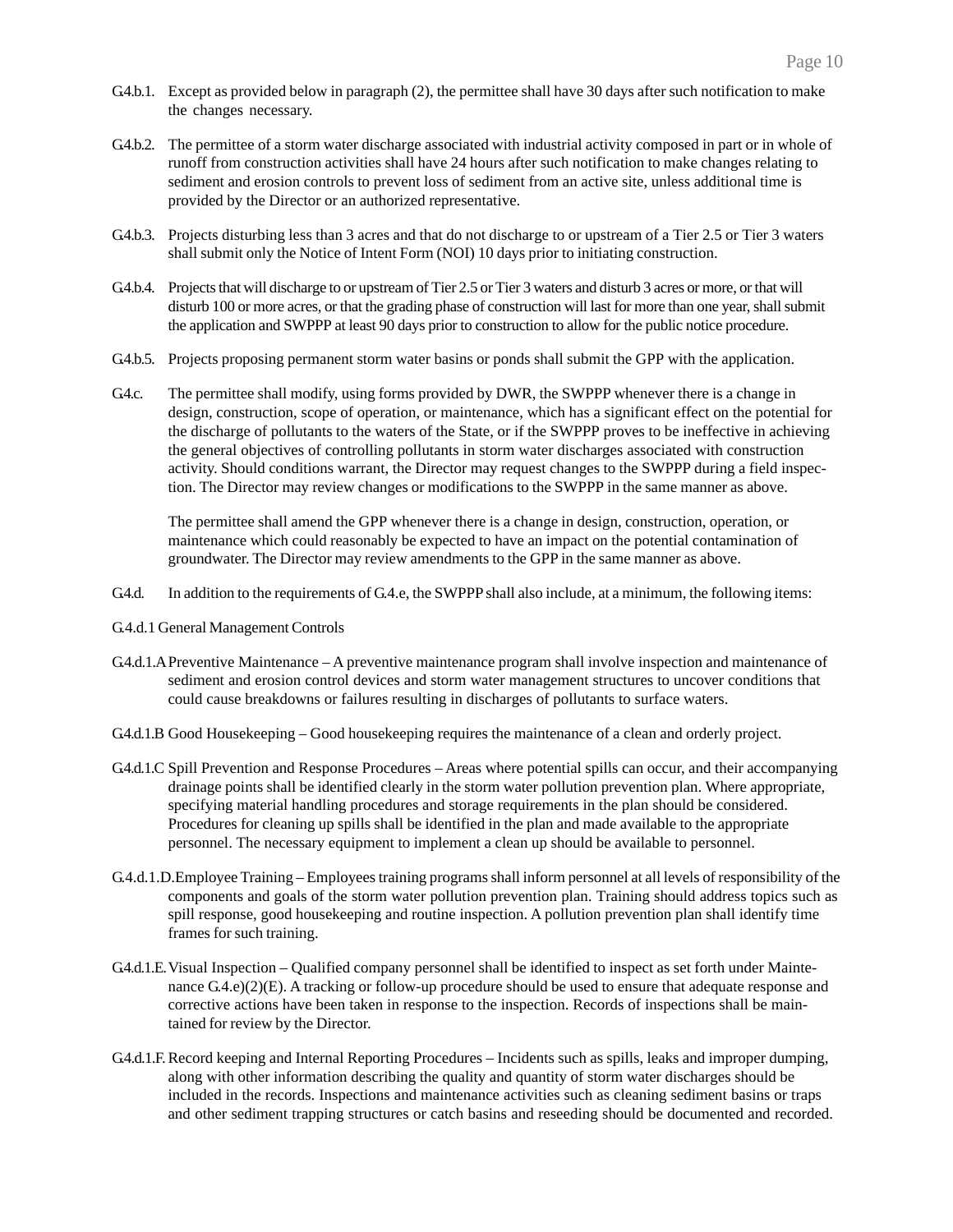- G.4.d.2. Consistency with other plans-Spill Prevention Control and Countermeasure (SPCC) plans under Section 311 of the CWA or any BMP's or GPP pursuant to 47 CSR 58 may be incorporated into a storm water prevention plan by reference.
- G4.e. Requirements for Construction Activities Operations that discharge storm water associated with construction activity disturbing one or more acres are not only subject to the requirements of Section G.4.d) of this permit, but are also subject to the following requirements. The storm water pollution prevention plans shall include, as a minimum, the following items.
- G.4.e.1. Site Description Each plan shall, at a minimum, provide a description of the following:
- G.4.e.1.A A description of the nature of the construction activity, including a proposed timetable for major activities;
- G.4.e.1.B. Estimates of the total area of the site and the part of the site that is expected to undergo excavation or grading, the increase in impervious area by acreage and percentage, and the total amount of excavation by cut and fill;
- G4.e.1.C. For each discharge design point an estimate of the pre-construction peak discharge from 1 year, 24 hour storm in cubic feet per second and an estimate of the post-development peak discharge from a 1 year, 24 hour storm in cubic feet per second using the Natural Resource Conservation Service's TR-55 or TR-20 or other approved methodology. Provide a description of the nature of fill material to be used, and data describing the soil from the Natural Resource Conservation Service's county soil survey and any known water quality data of any discharge from the site.
- G.4.e.1.D.A site map indicating, with a minimum of 5 foot contours, drainage patterns and slopes prior to construction and anticipated conditions after grading activities, topsoil stockpiles, waste areas, borrow sites, locations of sediment control structures identified in the narrative, the location of impervious areas after construction is completed, final storm water routing including all ditches and pipe systems, property boundaries and easements, nearest receiving stream, access roads, legend and springs, surface waters and any other information necessary to describe the project in detail.
- G4.e.2. Controls Each construction operation covered by this permit shall develop a description of controls appropriate for the project, and implement such controls. The description of these controls shall address the following minimum components, including a schedule for implementing such controls.
- G.4.e.2.A.Erosion and Sediment Controls
- G.4.e.2.A.i.Vegetative Practices A description of interim and permanent stabilization practices, including site-specific scheduling of the implementation of the practices shall be provided. Site plans should ensure that existing vegetation is preserved where attainable and that disturbed portions of the site are stabilized as rapidly as possible. Stabilization practices may include: temporary seeding, permanent seeding, mulching, geotextiles, sod stabilization, vegetative buffer strips, protection of trees, preservation of mature vegetation, and other appropriate measures. Also include in the plan seedbed preparation requirements and the type and amount of soil amendments necessary to establish a healthy stand of vegetation. A record of the dates when major grading activities will occur, and when construction activities temporarily or permanently cease on a portion of the site, and when stabilization measures will be initiated shall be included in the plan. Except as noted below, stabilization measures shall be initiated as soon as practicable in portions of the site where construction activities have temporarily or permanently ceased, but in no case more than 7 days after the construction activity in that portion of the site has temporarily or permanently ceased.
- G.4.e.2.A.i.a. Where the initiation of stabilization measures by the  $7<sup>th</sup>$  day after construction activity temporary or permanently ceases is precluded by snow cover, stabilization measures shall be initiated as soon as conditions allow.
- G.4.e.2.A.i.b. Where construction activity will resume on a portion of the site within 21 days from when activities ceased, (e.g., The total time period that construction activity is temporarily halted is less that 21 days) then stabilization measures do not have to be initiated on that portion of the site by the  $7<sup>th</sup>$ day after construction activities have temporarily ceased.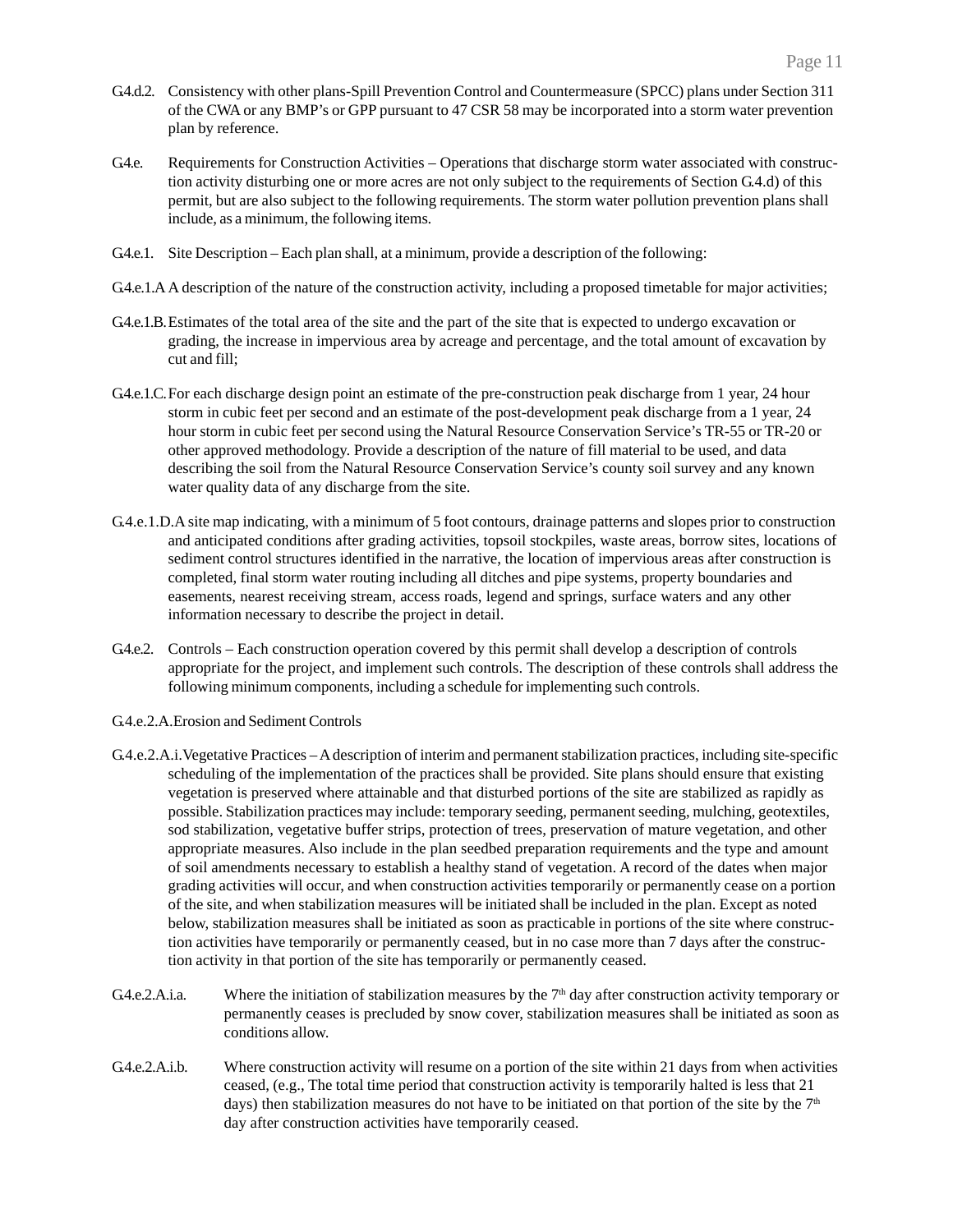- G.4.e.2.A.i.c. Temporary diversions, both upslope and diversions to trapping structures, must be seeded and stabilized immediately and prior to becoming functional.
- G.4.e.2.A.ii Structural Practices A description of the structural practices to be used to divert flows around exposed soils, store flows or otherwise limit runoff from exposed areas and eliminate sediment laden runoff from the site. Such practices may include but are not limited to silt fences, earth dikes and berms, land grading, diversions, brush barriers, drainage swales, check dams subsurface drains, pipe slope drains, storm drain inlet protection, rock outlet protection, reinforced soil retention systems and geotextiles, gabions and riprap, and permanent and temporary sediment traps/basins.

For locations on a site that have a drainage area of 5 acres or less, a sediment trap which provides a storage volume equal to 3600 cubic feet per acre of drainage area shall be installed. Half of the volume of the trap will be in a permanent pool and half will be dry storage.

For drainage areas of greater than five acres, a sediment basin providing 3600 cubic feet per drainage acre shall be installed. Half of the volume of the basin will be in a permanent pool and half will be dry storage. Sediment basins must be able to dewater the wet storage volume in 48 to 72 hours. A sediment basin must be able to pass through the spillway(s) a twenty-five-year, 24-hour storm event with one foot of freeboard. The inlet(s) to a sediment trapping structure must be protected against erosion by the appropriate material such a riprap.

If necessary, diversions will be used to direct runoff to the trapping structure. Diversions must be stabilized immediately and prior to becoming functional.

For locations served by a common drainage where a detention basin providing 3600 cubic feet of storage is not attainable, silt fences, rock check dams, sediment traps in series or equivalent or additional sediment and erosion controls within the project area are required in lieu of the required sized sediment basin. Justification and a narrative description of the additional measures must be provided for use of any practice(s) other than sediment basins or traps.

Fill slopes must be protected by measures used to divert runoff away from fill slopes to conveyance measures such as pipe slope drains or stable channels.

Sediment trapping structures will be eliminated, and the area properly reclaimed and stabilized, when the contributing drainage area is stabilized and the structures are no longer needed, unless the structure is converted into a permanent storm water detention/retention structure. All trapped sediments will be disposed on in an upland area where there is no chance of entering nearby streams. Breaching the embankment to dewater the structure is not permitted. Dewatering and removal of the structure should not cause a violation of water quality standards. Provide a description of the procedures that will be used in removing these structures and the time frame.

No sediment-laden water will be allowed to leave the site without going through an appropriate device.

### G.4.e.2.A.iii Presumptive Conditions for Discharges to Tier 2.5 Waters

Construction activities discharging to Tier 2.5 waters will be deemed not to cause significant degradation if, in addition to the standard General Permit conditions, the following presumptive conditions are met. Projects that do not meet the presumptive conditions will be required to seek coverage under an individual permit.

a. An undisturbed buffer zone shall be maintained between the construction activity and the stream of at least 100 feet. Certain limited construction activities may be allowed within the buffer zone and considered consistent with these criteria, if it is demonstrated that such construction is necessary and unavoidable. Examples would include road construction necessary to access the site, installation of water quality protective measures that could not otherwise be constructed, or the construction of linear projects such as utility lines or highways, whose alignment cannot avoid the stream. In those circumstances, any buffer waiver would apply only to the area needed to construct that portion of the facility. Any temporary structures allowed within the buffer zone must be removed upon completion of construction and the area re-vegetated, preferably with native or non-invasive plants.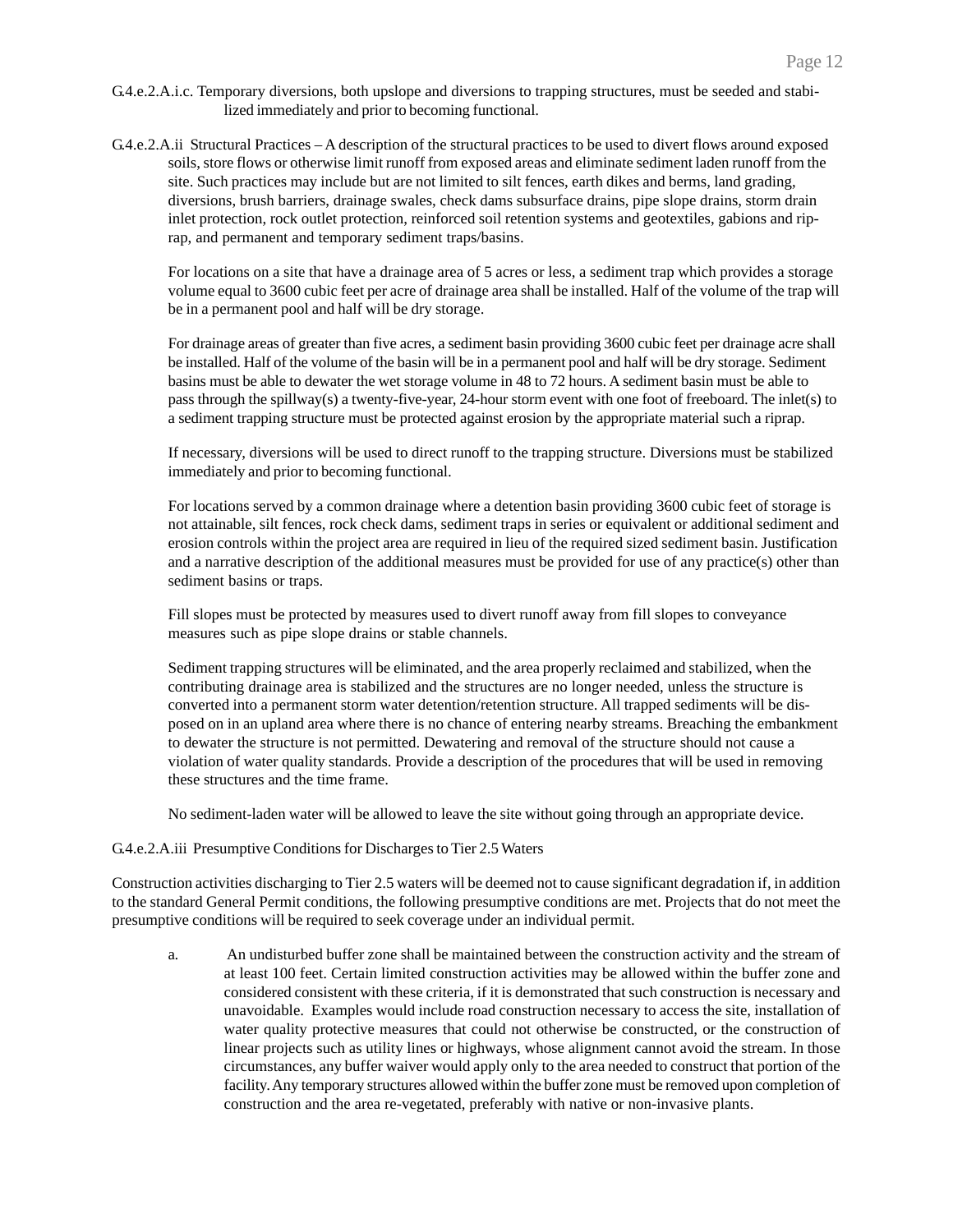- b. Permanent structural measures shall be provided to attenuate storm water runoff such that the preconstruction peak discharge rate is not exceeded for the 1 year, 24 hour storm. The storm water management plan shall also discuss BMP's to be implemented to reduce potential storm water pollutants from the site.
- c. All disturbed areas shall be seeded and mulched immediately upon reaching final grade. In the event the construction activity stops for 2 weeks or more in an area, that area will be immediately seeded and mulched with a temporary vegetative cover.

#### G4.e.2.B Storm Water Management Plan

A description of measures that will be installed during construction to control storm water discharges after the project is completed shall be included in the storm water pollution prevention plan. The completed project shall convey storm water runoff in a manner that will protect both the site and the receiving stream from post-construction erosion. All waterways and other runoff conveyance structures shall be permanently stabilized as appropriate for expected flows. In developing structural practices for storm water control, the operator shall consider the use of, but not limited to: infiltration of runoff onsite; flow attenuation by use of open vegetated swales and natural depressions; storm water retention structures and storm water detention structures. A combination of practices may be utilized**.** Low impact development technology is encouraged to minimize alteration of the pre-construction site hydrology. Velocity dissipation devices shall be placed at the outlet of all detention or retention structures and along the length of any outlet channel as necessary to provide a non-erosive velocity flow from the structure to a natural water course. Projects that increase the impervious surface on the project area by fifteen percent (15%) or more shall demonstrate that existing channel characteristics in the natural watercourse will not be altered by the storm water discharge. This provision may be complied with by:

- i. providing structural measures to attenuate the storm water runoff so that the pre-construction peak discharge rate is not exceeded; or
- ii. providing a hydrologic and/or geomorphic assessment that demonstrates that the increased peak discharge rate can be accommodated by the receiving stream without altering the existing channel characteristics (increased bank erosion or channel instability).

Projects located in areas that have local government requirements and/or criteria for post construction storm water management may address Item (i) by meeting those requirements. If local storm water management criteria have not been established, the design shall address maintenance of pre-construction flows for the 1 year, 24-hour storm. Alternative design measures will be considered with technical justification provided by the applicant. All designs for this provision should consider reduction of both the frequency and duration of peak flow rates. Item (ii) should be addressed by demonstration that the receiving natural channel can convey the developed condition 1 year, 24-hour storm within the channel banks and at a non-erosive velocity. A detailed assessment will not be required for Item (ii) if the proposed discharge rate is one (1) percent or less of the expected flow rate for the receiving stream at the point of discharge (for the 1 year, 24 hour storm) or the project is less than (3) acres in size (unless required by local government).

Projects that are expected to significantly increase peak storm water discharge rates should also consider control of storm water discharges for flood protection purposes (out of bank flooding). Flood protection would be considered at a minimum as control of the post-construction peak discharge rate for a 10-year, 24 hour storm to the pre-construction peak discharge rate. However, the level of protection should be based on the hazard involved to downstream life and property. The permittee shall be required to meet any local government or other agency requirements for storm water management and provide verification thereof (See Section D below).

The permittee shall submit all calculations, watershed mapping, design drawings, and any other information necessary to explain the technical basis for the storm water management plan. Since development site conditions vary widely, plan preparer's will have significant latitude in designing practices to comply with this provision of the permit. However, design procedures shall follow professionally accepted engineering and hydrologic methodologies. Permanent storm water management structures that will impound water (detention/retention basins or similar structures) shall be designed and certified by a Registered Profes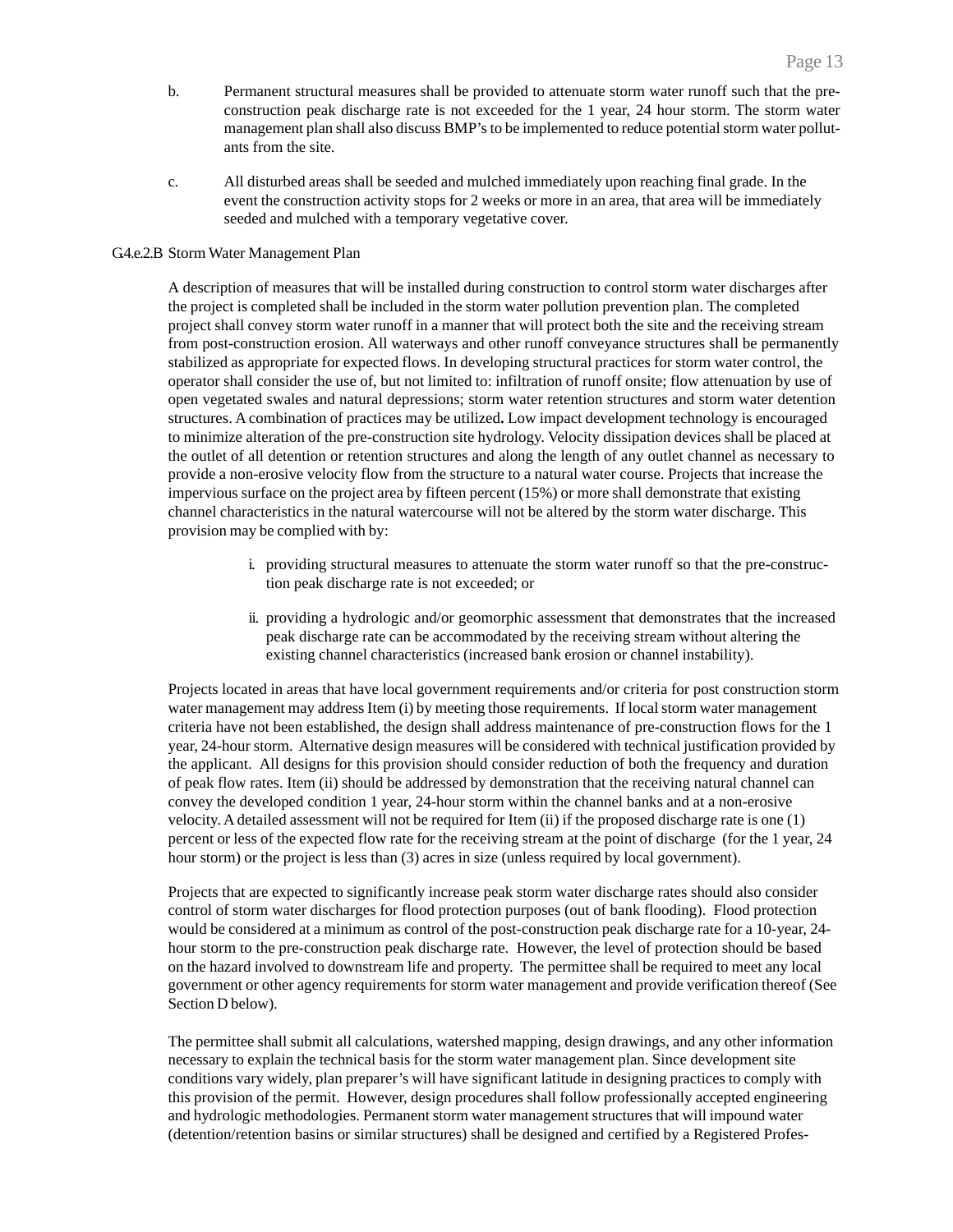sional Engineer. These structures shall also have a certified as-built drawing submitted with the Notice of Termination at the completion of the project. Permittees are only responsible for the installation and maintenance of storm water management facilities prior to final stabilization of the site and termination of General Permit coverage, however the entity responsible for post-construction maintenance shall be identified.

### G.4.e.3.C Other Controls

- G.4.e.2.C.i Waste Disposal –All solid waste and construction/demolition material must be disposed of in accordance with the Code of West Virginia and Legislative Rule Title 33 Series 1, "Solid Waste Management Rule".
- G.4.e.2.C. ii Each site shall have stone access entrance and exit drives and parking areas to reduce the tracking of sediment onto public or private roads. Except for haul roads, all unpaved roads on the site carrying more than 25 vehicles per day shall be graveled.
- G.4.e.2.C.iii The plan shall ensure and demonstrate compliance with applicable State, local sanitary sewer or septic system regulations.
- G.4.e.2.C.iv Groundwater Protection Plan (GPP) The applicant shall prepare a GPP that will satisfy the State's Groundwater Protection Act. Projects proposing permanent storm water ponds or basins will submit the GPP for review.
- G.4.e.2.D Approved State or Local Plans

Facilities which discharge storm water associated with industrial activity from construction activities must include in their storm water pollution prevention plan procedures and requirements specified in applicable sediment and erosion site plans or storm water management plans approved by State or local officials. Sediment and erosion control or storm water management plans approved by other state or local programs and that are either incorporated by reference in the General Permit or a part of an approved SWPPP, may be enforced under this permit. Certification of compliance with the state or local ordinances must be included in the application.

# G.4.e.2.E Maintenance

A description of procedures to maintain in good and effective condition and promptly repair or restore all grade surfaces, walls, dams and structures, vegetation, erosion and sediment control measures and other protective devices identified in the site plan. At a minimum, procedures in a plan shall provide that all erosion controls on the site are inspected at least once every seven calendar days and within 24 hours after any storm event of greater than 0.5 inches of rain per 24 hour period.

- G4.f All Storm Water Pollution Prevention Plans and Groundwater Protection Plans required under this permit are considered reports that shall be available to the public under Section 308(b) of the CWA. The owner or operator of a project with storm water discharges covered by this permit shall make plans available to members of the public upon request by the public. However, the permittee may claim any portion of a Storm Water Pollution Plan or Groundwater Plan as confidential in accordance with 47 CSR 10-12.7.
- G4.g No condition of this permit shall release the permittee from any responsibility or requirements under other environmental statutes or regulations.
- G.4.h Permanent ponds and basins and ponds and basins that will remain in use for more than one year must be designed and certified by a Registered Professional Engineer.
- G5. Discharges to Impaired Waters

This permit does not authorize new sources or new discharges of constituents of concern to impaired waters unless consistent with the approved Total Maximum Daily Load (TMDL) and applicable state law. Impaired waters are those that do not meet applicable water quality standards and are listed on the Clean Water Act Section 303(d) list. Pollutants of concern are those constituents for which the water body is listed as